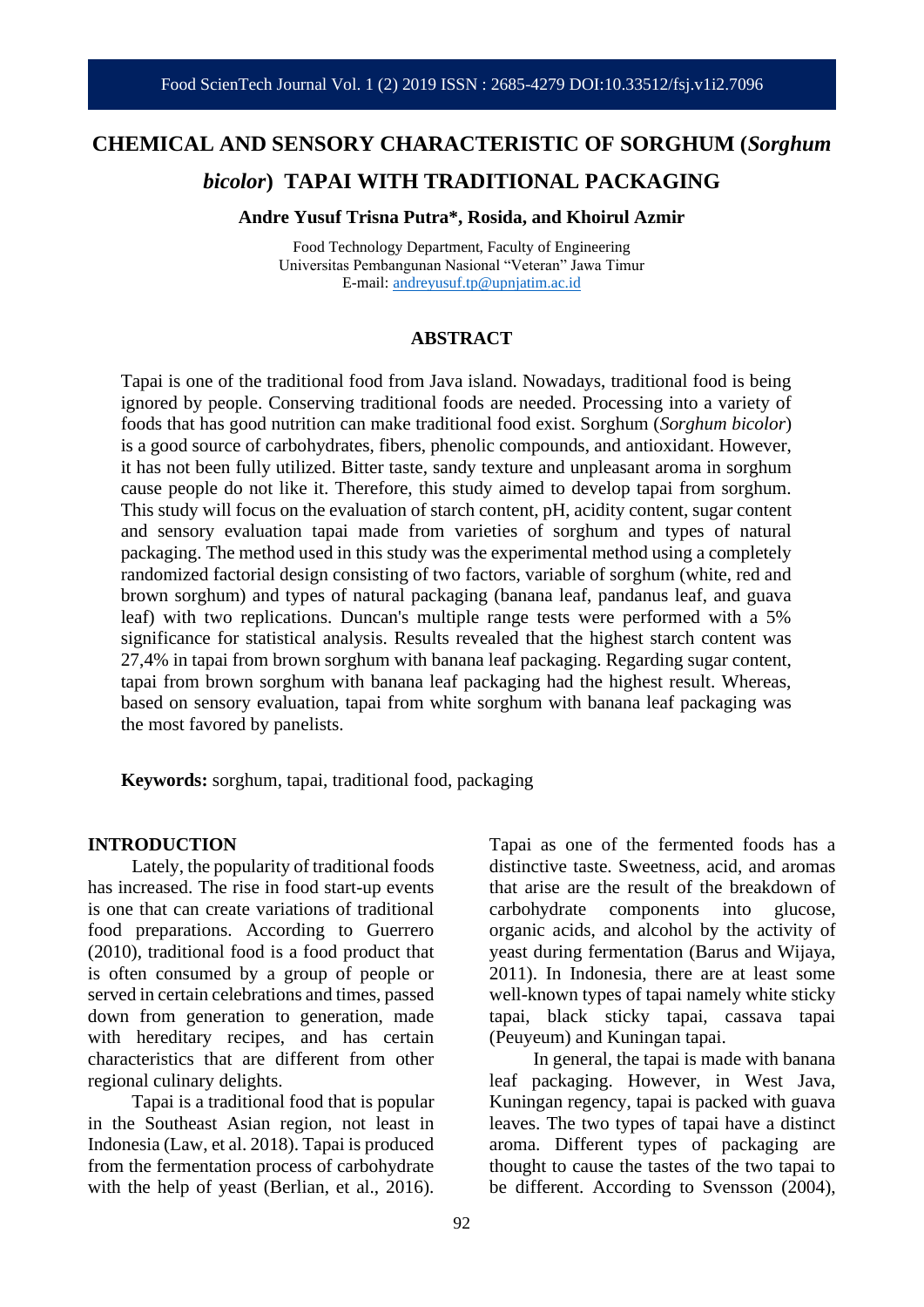#### *Putra AYT, et al.*

volatile and non-volatile compounds in packaging can migrate from packaging to products. This is also supported by the statement of Hernandez and Gavara (1999) that during packaged food, the mass transfer can occur from and to packaging such as water vapor migration, aroma absorption by packaging and absorption of packaging odor by food.

Sorghum (*Sorghum bicolor* L.) is a cereal plant of the Poaceae family that grows in tropical and subtropical regions in the southeastern Pacific and Australia. By the Javanese people, this plant is better known as cantel. The results showed that sorghum can be processed into various products such as rice, tempeh, white bread, cookies and noodles (Suarni, 2016). However, it is still rare to find processed sorghum products that are circulating in the community. The bitterness and taste of sandy texture cause sorghum less in demand by the people (Berlian, 2016) (Schober et al, 2007). Whereas sorghum has the potential as a functional food because it has been shown to have antioxidant activity and contains polyphenols and tannins (Jeon et al, 2017). Therefore, sorghum has the potency to be processed into a very large variety of products.

Previous research has been carried out on tapai such as the physical and chemical characteristics of onggok tapai (Fahmi, N. and Nurrahman, 2011), sensory characteristics of purple yam tapai with different yeast doses (Handayani, 2013), and the influence of cassava types and fermentation time of cassava tapai (Dirayati, 2017). The results showed that the type of starch source, fermentation time and yeast concentration resulted in the characteristics of the tape with different flavors (Handayani, 2013, Dirayati, 2017). However, research has never been done about the use of sorghum as the main ingredient in making tape. Therefore, our research was conducted on sorghum tape. Besides, the study also carried out an analysis of the effect of the use of traditional packaging of banana leaves, guava leaves and pandanus leaves on the chemical characteristics produced.

## **MATERIALS AND METHODS Material**

*Food ScienTech Journal Vol. 1 (2) 2019* 93 The main ingredient was white, red, and brown sorghum obtained from the Organic

Shop Florensia, Surabaya. Commercial yeast tapai, banana leaves, guava leaves, and pandanus leaves were obtained from the Soponyono market, Surabaya. Chemicals such as aquades, Na bisulfite, KI,  $Na<sub>2</sub>CO<sub>3</sub>$ .10H<sub>2</sub>O, Na2CO3, phenolphthalein indicator (PP), obtained from Bratachem stores, NaOH, HCl, H2SO<sup>4</sup> obtained from Merck.

# **Methods**

# **Sorghum tapai production**

300 grams of each white, red, and brown sorghum were cleaned and then soaked in water for 12 hours with the ratio of sorghum and water (w/v) 1:5. Furthermore, sorghum was cooked in a pressure cooker at  $100^{\circ}$ C for 20 minutes, then cooking was continued in a steamer for 15 minutes, then cooled at room temperature, then weighed.

One percent of yeast tapai was mixed sorghum (w/w). (Berlian, 2016). The fermentation was conduct in banana leaves, guava leaves, and pandanus leaves packaging. Fermentation was carried out for 48 hours at  $30^{\circ}$ C in an incubator. The fermented tapai was analyzed for the starch content, total sugar, total acid, pH, sensory evaluation (preference test).

## **Starch Content Sample Preparation**

0.1 gram sample was weighed in a 250 mL Erlenmeyer, 50 mL of aqua dest was added, and 5 mL of 25% HCl, then heated at  $100^{\circ}$ C for 3 hours. After being cooled, the suspension was neutralized with 25% NaOH to pH 7. Transfer quantitatively in a 100 mL flask, then adjust until the mark sign with distillate water. This solution is then filtered with filter paper.

## **Sample analysis**

A total of 25 mL of filtrate plus 25 mL of Luff Schoorl solution in Erlenmeyer (25 mL of Luff Schoorl solution with 25 ml of distilled water) were prepared. Erlenmeyer was connected to the return cooler, then bring to a boil. Boiling the solution was maintained for 10 minutes. Subsequently quickly cooled and added 15 mL 20% KI and carefully added 25 mL 25% H2SO4. Then closed and placed in a dark place for 30 minutes. The released iodine was titrated with 0.1 N Na2S2O3 solution using a starch indicator of 2-3 mL. To clarify the color change at the end of the titration, it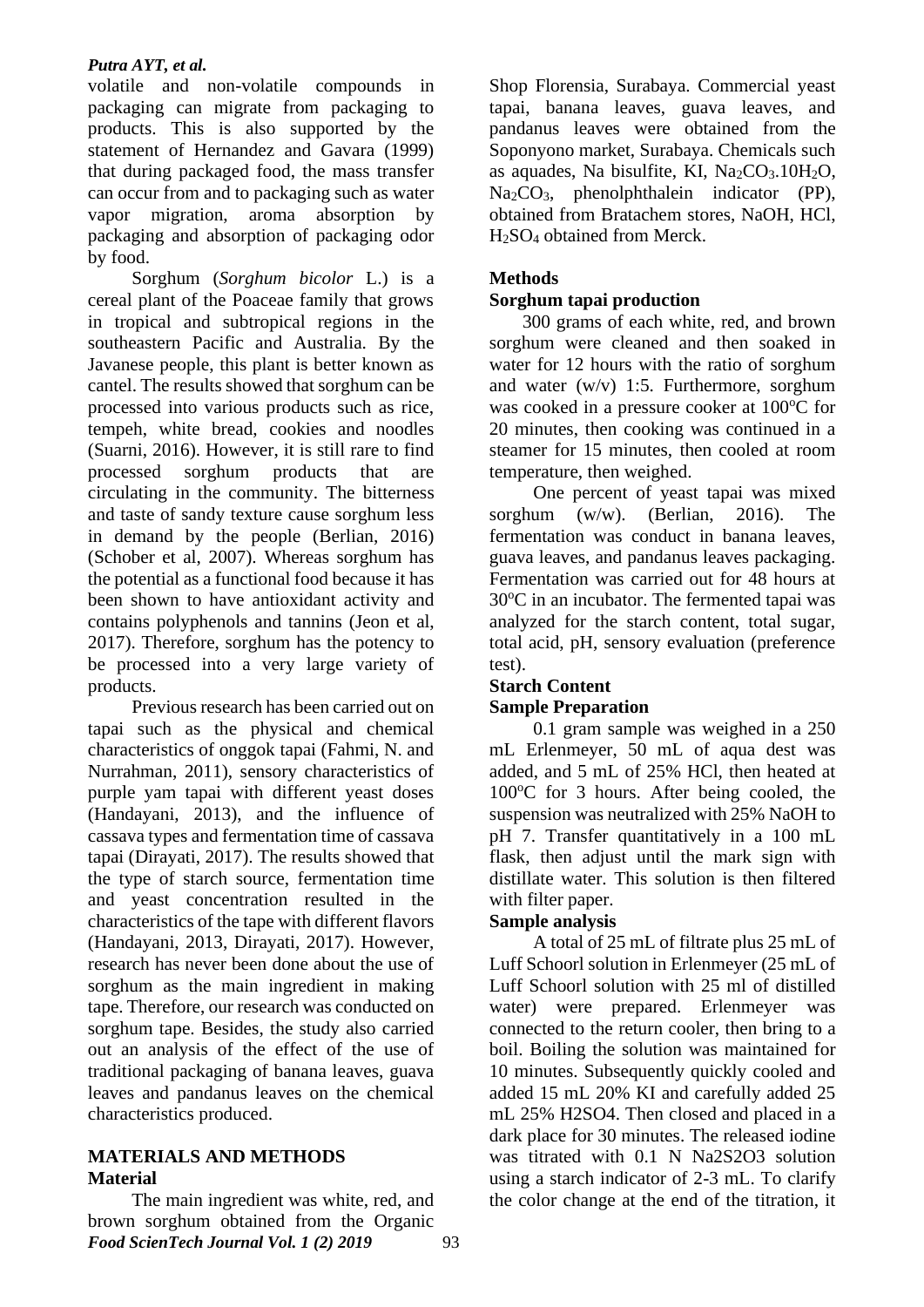was advisable to provide starch when the titration was almost over.

# **Calculation of Starch Content**

Starch content obtained by calculating the difference between standard treatment and sample titration, reducing sugar levels after inversion (after being hydrolyzed with 25% HCl) in ingredients can be searched using the inverse sugar difference table before inverse multiplied by 0.9.

Start content (
$$
\%
$$
) =  $\frac{\text{mg glucose x FP x 0,9}}{\text{mg starch sample}}$  x 100%

Note:

mg glucose = number in table of *Luff Schoorl*, based on the mL difference of titration  $FP = mL \text{ filtered of}$ 

#### **Analysis of the Total Sugar Anthrone Method (Morris, 1948)**

20 grams of tapai was put into the beaker glass, then 20 mL of water was added. The tapai then crushed by *waring blender* until all the sugar was extracted, and the tapai crumb was transferred to another glass cup quantitatively and then heated to a 100 ° C water bath for 30 minutes. After cooling, the sample was filtered using Whatman filter paper No. 2. The sample was then added 1.5- 2.5 mL of saturated acetate Pb solution, then filtered again. 50 mL of the filtrate then added 2.5 grams of dry Na-oxalate.

Standard glucose solution series of 0.2, 0.4, 0.6, 0.8, and 1.0 mL were prepared into the test tube then diluted up to the total volume was 1.0 mL. 1 ml of distilled water was prepared as a blank solution. Then, 5 mL of each Anthrone reagent was added to each standard glucose solution and blank, then vortexed and heated on a 100 ° C water bath for 12 minutes. the absorbance samples were measured with a UV-Vis spectrophotometer at a wavelength of 630 nm, then a plot of data was made between glucose levels and absorbance on a standard curve.

Samples were analyzed by inserting 5 mL of filtrate tapai into a 100 ml measuring flask, then diluted to the mark with distilled water. 1 mL of the sample was put into a closed test tube, then 5 ml of Anthrone reagent was added quickly, then vortexed and heated on a 100 ° C water bath for 12 minutes. After

cooling, the absorbance samples were measured by a UV-Vis spectrophotometer at a wavelength of 630 nm.

## **Total acid content**

Total acid content based on acid levels equivalent to lactic acid levels (Harjiyanti, 2013). Samples were crushed then filtered. 10 mL of filtrate was added with phenolphthalein indicator then titrated with 0.1 N NaOH until finished.

$$
Acid Content = \frac{V1 \times N \times B}{V2 \times 1000} \times 100\%
$$

Note :

 $V1 =$  volume of NaOH (mL)

 $V2$  = volume of sample (mL)

 $N =$  normality of NaOH (0,1N)

 $B =$  molecular weight of lactic acid (90)

## **pH measurements**

10 g of the sample were crushed then added 10 mL (1:1) of aquades. The solution was measured by the pH using a pH meter. **Sensory Evaluation (hedonic test)**

Sensory evaluation was referred to Sarlina et al (2017). Determination of the tapai favored by the panelists of each treatment, organoleptic assessments were carried out on the quality of the product which included color, aroma, and texture. This test was based on giving panelists a score on quality in terms of color, flavor, aroma, and texture. The number of panelists was 30 people. Rating scores given based on organoleptic assessment criteria were 5 (very like), 4 (likes), 3 (quite likes), 2 (fewer likes) and 1 (dislikes).

## **Data Analysis**

The data obtained were analyzed with ANOVA (Analysis of Variance) with a confidence level of 5%. If there are significant differences then proceed with the Duncan Multiple Range Test (DMRT).

#### **RESULTS AND DISCUSSION Starch content**

Test of starch content in white, red, and brown sorghum fermented with banana leaves, guava leaves, and pandanus leaves are presented in Figure 1. The results (Figure 1) showed that each sorghum produces a different level of starch after the fermentation process. Sorghum and package significantly influenced starch content ( $p \le 0.05$ ). The highest of starch content was found in brown sorghum tapai package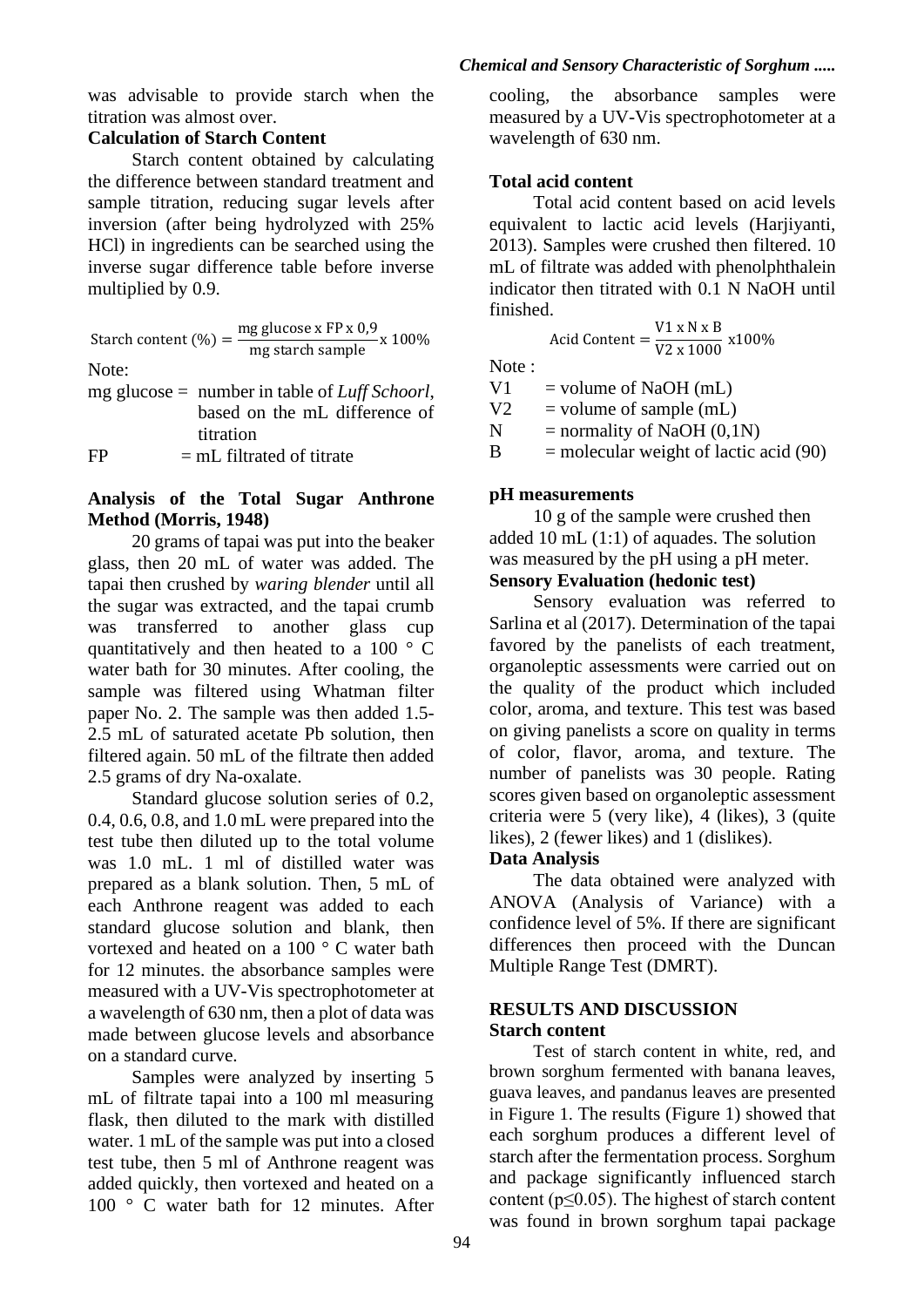

**Figure 1.** The relationship between the treatment of sorghum type and type of packaging on the starch content (%) of the sorghum tapai







**Figure 3.** The relationship between the treatment of sorghum type and type of packaging on the total acid (%) of the sorghum tapai

with banana leaves (27,47%), whereas the lowest was white sorghum tapai package with pandanus leaves (20,26%).

According to Boudries *et al*, (2014), the starch content of white sorghum was  $66.81 \pm$ 0.27% and red sorghum  $65 \pm 0.11$ %. Starch was used by yeast as the main ingredients of fermentation. Therefore, starch content decrease after the fermentation process. The fermentation process converted starch into

alcohol and organic acids. This was appropriate with Berlian (2016), the cassava fermentation process causes starch levels to decrease after the fermentation process. Microbes in tapai play a role in the fermentation process by remodeling glucose into alcohol. Yeast generally consists of populations of genera *Aspergillus, Saccharomyces, Candida, Hansenulla*, and *Acetobacter* bacteria (Oktaviana, *et. al.* 2015).

*Food ScienTech Journal Vol. 1 (2) 2019* 95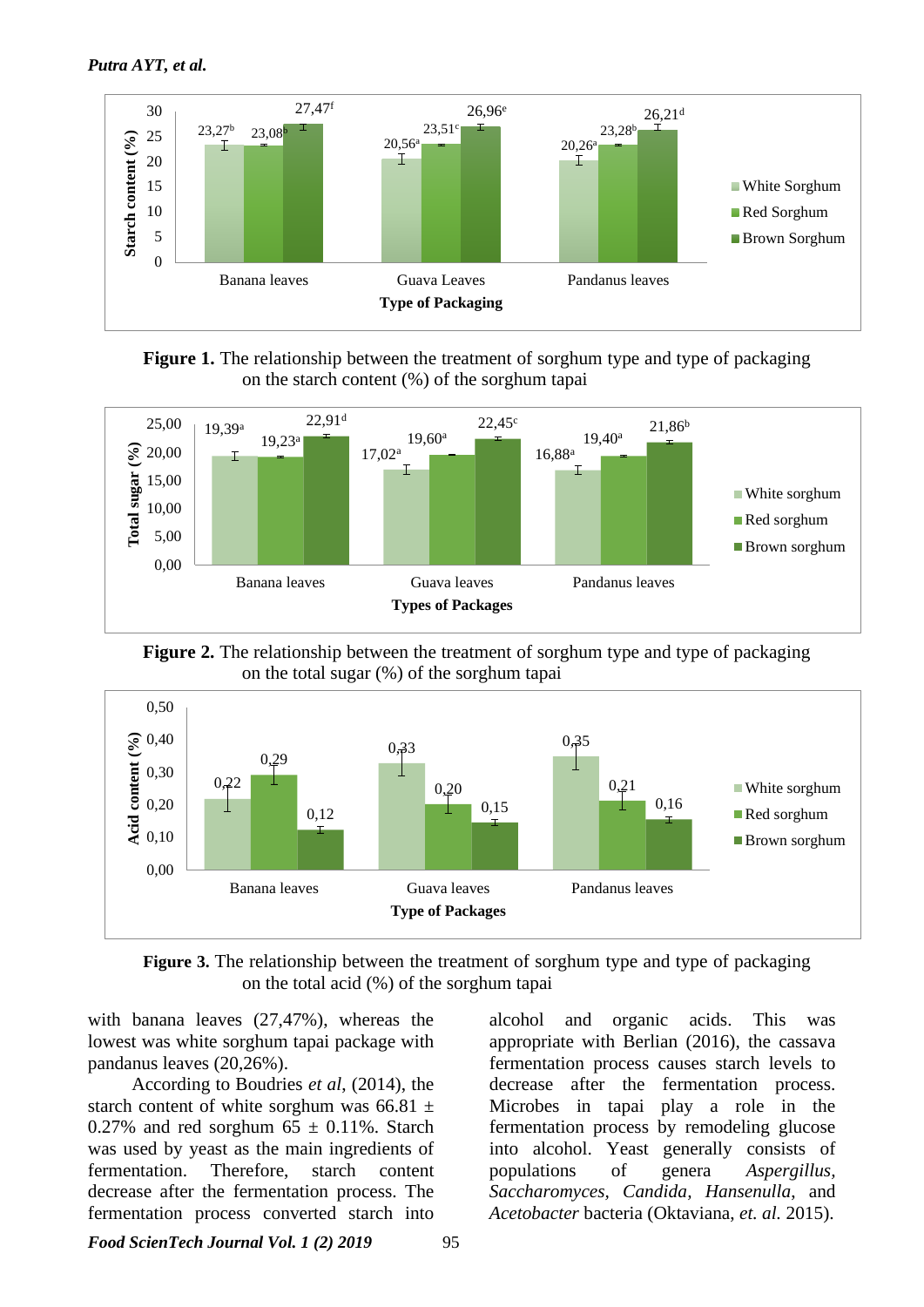In our research, the type of sorghum and packaging significantly ( $p \le 0.05$ ) affected the starch content of tapai. Starch content from highest to lowest was brown, red, and white sorghum tapai. This result was similar to that reported by (Palavecino *et al*, 2016) that the starch content of brown, red and white sorghum were 81.90%, 79.11%, and 77.30%, respectively. The fermentation process is the process of converting starch to alcohol and carbon dioxide. Therefore, initial starch levels were thought to influence the final starch levels after fermentation.

# **Total Sugar**

The total sugar profile presented in Figure 2. Both sorghum and packaging were significantly influenced total sugar after the fermentation process (p≤0.05). The highest total sugar was brown sorghum tape in banana leaf packaging (22.9%), while the lowest total sugar was the white sorghum tapai in pandanus leaves. Utami and Noviyanti (2010) stated that in making tapai the hydrolysis stage was represented by the boiling stage. In the process of hydrolysis occurs the addition of water molecules in the breakdown of starch. So, the higher the starch content, the more water is absorbed by the hydrolysis process.



**Figure 4.** The relationship between the treatment of sorghum type and type of packaging on the pH of the sorghum tapai

In addition to the production of glucose during fermentation, stachyose (a tetrasaccharide containing glucose, fructose, and two galactose units) is also produced during the hydrolysis of starch. Other oligosaccharides such as maltoheptaose maltohexaose, maltopentaose (highest sugar monomer), maltotetraose and isomaltotriose (lowest sugar monomer) may be produced too (Azmi and Mel, 2014). The result was similar to that reported by Asnawi *et al*, (2013), who found the value of 18-21% for cassava tapai.

Yeast has a role in the formation of reducing the sugar by hydrolyzing starch to sucrose (maltose) then convert to monosaccharide (glucose and fructose), then convert to alcohol, organic acid and the other compounds (Nuraida dan Owens 2014).

## **Total Acid**

Total acid indicates the acidity of a product. In this study, the highest acid content was found in white sorghum tapai with pandanus leaves packaging (0.35%), while the lowest acid content was found in brown sorghum tapai with banana leaves packaging (0.12%). The acids formed were the result of changes from sugars that were converted into alcohol and subsequently undergo changes to organic acids such as lactic acid and acetic acid.

According to Dirayati (2017), the cassava tapai fermentation process begins with the conversion of starch in cassava by the amylase enzyme released by microbes into maltose. Maltose can be converted into glucose by the enzyme maltase. Glucose by the enzyme zymase is converted into alcohol. Furthermore,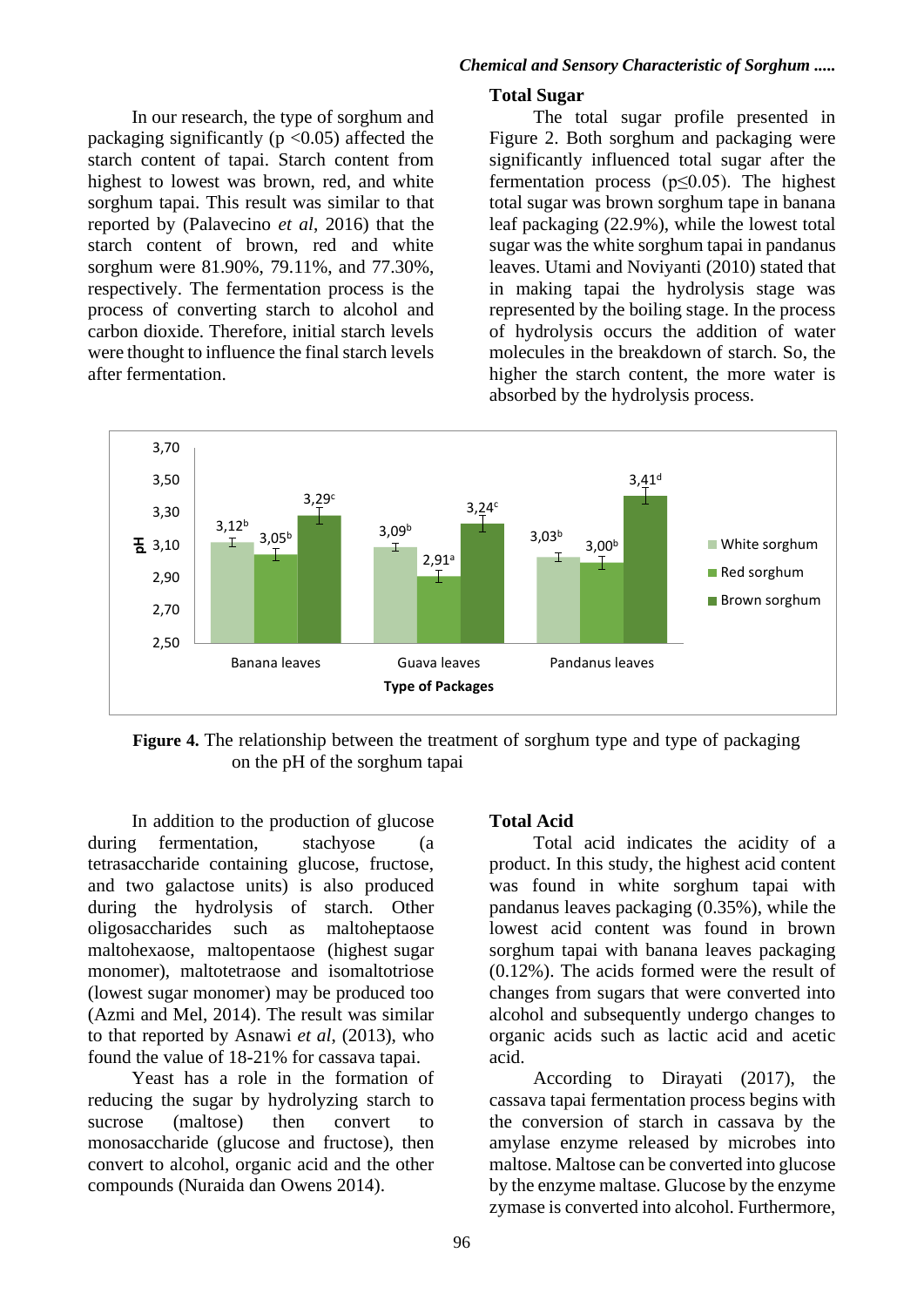#### *Putra AYT, et al.*

alcohol can be converted to acetic acid, pyruvic acid, and lactic acid by the enzyme alcoholase. The formation of acetic acid, pyruvic acid and lactic acid due to the presence of *Acetobacter* bacteria that are often present in yeast.

Organic acids from alcohols form aromatic esters so that the tape has a distinctive taste. Also, yeast especially *Saccharomyces cerevisiae* can grow at pH 3,5-6,5 well (Oktaviana, 2015).

Prakoso and Santoso in Novianti and Sulandri (2014) in their research stated that the fermentation process in making breadfruit tapai converted native breadfruit to the soft texture, sour taste, have a sweet aroma and color changes. The sweet taste on the tapai occurred due to the change of carbohydrates into glucose as a simpler carbohydrate, while the sour taste because of the acid in the fermentation process, so fermentation process will increase alcohol levels and total acid content (Fahmi and Nurrahman, 2011).

This is according to the research of Buckle *et al*. (1987) that pyruvic acid is a product formed in the hydrolysis of glucose into ethanol. Pyruvic acid can be converted into ethanol and lactic acid.

| Table 1. Organolepue lest |                 |                      |                   |                   |
|---------------------------|-----------------|----------------------|-------------------|-------------------|
| Treatment                 |                 | Parameter            |                   |                   |
| Sorghum type              | Packaging type  | Taste                | Aroma             | Texture           |
| White sorghum             | Banana leaves   | $2,6$ <sup>fg</sup>  | $4,64^{\rm a}$    | $4,32^{\rm a}$    |
|                           | Guava leaves    | $2,36^{gh}$          | $3,76^{\rm a}$    | $4,16^a$          |
|                           | Pandanus leaves | $2,72^{\text{de}}$   | $4,24^{\rm a}$    | 4.08 <sup>a</sup> |
| Red sorghum               | Banana leaves   | $3,08$ <sup>ab</sup> | $4,12^a$          | $3,6^{ab}$        |
|                           | Guava leaves    | $2,96^{bc}$          | $3.6^{bc}$        | $3,24^{b}$        |
|                           | Pandanus leaves | $3,16^a$             | $3,64^{ab}$       | $3,28^{b}$        |
| Brown sorghum             | Banana leaves   | $2,68^f$             | $3,2^{cd}$        | $2,72^{ab}$       |
|                           | Guava leaves    | 2,76 <sup>cd</sup>   | 2.92 <sup>d</sup> | $2,72^{ab}$       |
|                           | Pandanus leaves | $2,32^h$             | 2,76 <sup>d</sup> | $2,36^{\circ}$    |

Table 1. Organoleptic test

Note: Different letters in the same column indicate significantly different.

#### **pH value**

The pH profile presented in Figure 4. Both sorghum and packaging were significantly influenced pH value (p≤0.05). The highest pH was brown sorghum tape in pandanus leaves (3,405), while the lowest pH was the red sorghum tapai in guava leaves. The result was lower than that reported by Asnawi et al, (2013), who found the pH value of 5,1 for cassava tapai. The formation of organic acids causes the pH of sorghum tapai to decrease (Sujaya *et al*, 2001).

Changes of pH in fermentation are caused by the activity of yeast cells in addition to producing ethanol as a primary metabolite also produces acids such as malic acid, tartaric acid, citric acid, lactic acid, acetic acid, butyric acid as a by-product. These acids reduce the pH of the medium (Oktaviana, et al, 2015). The result was corresponding to total acid that

brown sorghum tapai has the lowest of total acid.

#### **Organoleptic (Hedonic) Test**

The hedonic test is an organoleptic sensory analysis used to determine the magnitude of the quality difference between several similar products by giving an assessment or score of certain properties of a product and to determine the level of liking of a product. This level of preference is called the hedonic scale, for example very like, like, rather like, rather dislike, dislike, very dislike and others (Stone and Joel, 2004). In this study, there were three attributes tested, namely taste, aroma, and texture.

Taste is one of the important attributes in organoleptic testing of food products. The results of the research showed that the highest value of the taste parameter was the pandanus leaf packaging in red sorghum tapai with a value of 3.16 (likes), whereas the pandanus leaf packaging in brown sorghum tapai had the

*Food ScienTech Journal Vol. 1 (2) 2019* 97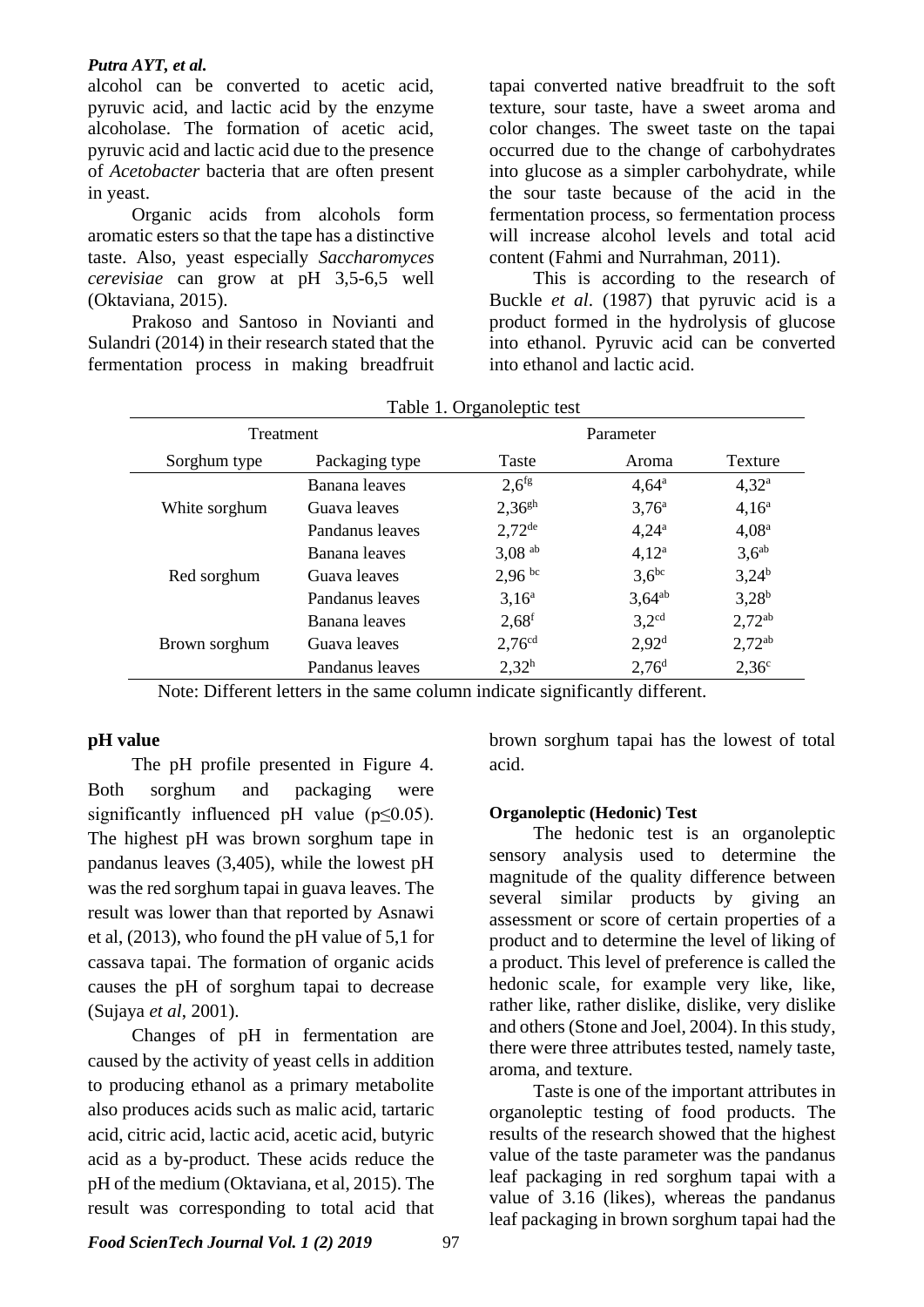lowest value of 2.32 (somewhat dislike). The red sorghum tapai packaged with pandanus leaves has a sweet and slightly sour taste.

The taste of sorghum tapai was influenced by the results of fermentation which produces sugar, alcohol, organic acids and carbon dioxide. According to Astawan (2004), the basic principle of starchy food fermentation is the degradation of starch components into dextrins and sugars, which are then converted to alcohol or acid to produce fermented foods that have a sweet, alcoholic and slightly acidic or slightly acidic taste.

This is supported by the statement of Fahmi and Nurrahman (2011) which states that the appropriate time will produce a tape that tastes distinctive, sweet taste with a little acid and the smell of alcohol. The sweet taste due to changes in carbohydrates into glucose as a simpler carbohydrate, while the sour taste because in the fermentation process is formed acid, so the longer the ripening there will be an increase in alcohol content and total acid.

The aroma is the sensation of smell received by the sense of smell when food is put in the mouth. The aroma is very influential on the level of preference of panelists because a good aroma can improve the assessment of the organoleptic properties of a food product. Aroma tapai is caused due to their presence of volatile compounds derived from these products, such as organic acid, alcohol, glucose (Handayani, 2013). The white sorghum tapai with banana leaf packaging had the highest score of 4.65 (likes), while the lowest score was the brown sorghum tapai with pandanus leaf packaging.

The results obtained from the texture parameters showed that all samples have a soft texture. However, panelists gave different values. The white sorghum tapai with banana leaf packaging had the highest value of 4.32 (likes), while the lowest value was the brown sorghum tapai with pandanus leaf packaging which was 2.36 (somewhat dislike). White sorghum tapai generally had the highest average texture compared to red and brown sorghum tapai. Allegedly the white sorghum tapai had a soft texture. Following Hasanah et al, (2012), the fermentation process produces sugar, alcohol, acid and also causes soft texture.

#### *Chemical and Sensory Characteristic of Sorghum .....*

White sorghum tapai with banana leaf packaging was the best treatment sample with an average value of 3.87. The tapai had a sweet, slightly acidic acid, the aroma of alcohol was not too sharp, and the texture was soft. *L. plantarum* is a group of bacteria that produce large amounts of lactic acid as the result of sugar (carbohydrate) metabolism. Lactic acid produced will reduce the pH value of the growth environment and cause a sour taste. The mixture of sour taste from lactic acid, sweetness from the result of sugar degradation, and the presence of alcohol due to the activity of yeast *S. cerevisiae* which converts sugar greatly determine the taste of tape so that it has specific characteristics (Barus and Wijaya, 2011).

## **CONCLUSION**

Results revealed that the highest starch content was 27,4% in tapai from brown sorghum with banana leaf packaging. Regarding sugar content, tapai from brown sorghum with banana leaf packaging had the highest result. Whereas, based on sensory evaluation, tapai from white sorghum with banana leaf packaging was the most favored by panelists.

## **ACKNOWLEDGEMENT**

Authors thank to Lembaga Penelitian dan Pengabdian Masyarakat (LPPM) Universitas Pembangunan Nasional Veteran Jawa Timur that have funded our research.

## **REFERENCES**

- Asnawi, Muhammad, Sumardi Hadi Sumarlan, Mochamad Bagus Hermanto. 2013. Karakteristik Tape Ubi Kayu (Manihot utilissima) Melalui Proses Pematangan Dengan Penggunaan Pengontrol Suhu. Jurnal Bioproses Komoditas Tropis Vol. 1 (2) 2013.
- Azmi, Azlin, and Mel, Maizirwan. 2014. Yeast tapai and Saccharomyces cerevisiae as Potential Coculture in Viscous Fermentation Medium for Ethanol Production. African Journal of Biotechology Vol. 9 (42):7122-7127, 2014
- Barus, Tati dan Wijaya, Lydia Natalia 2011. Mikrobiota Dominan dan Perannya dalam Cita Rasa Tape Singkong Biota Vol. 16 (2): 354−361, Juni 2011